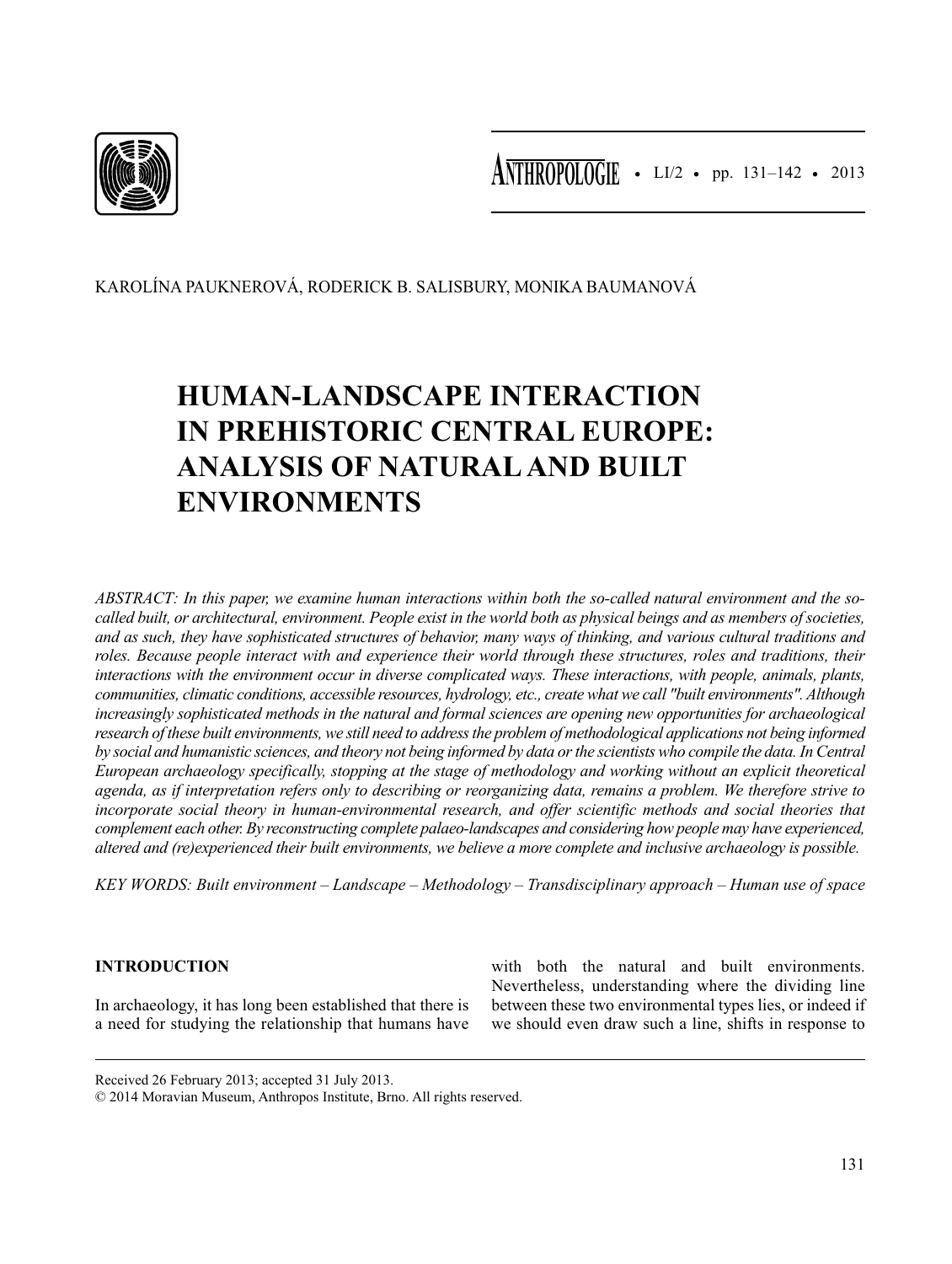changing theoretical approaches in archaeology. The two most influential theoretical directions in Anglo-American archaeology, the New Archaeology and post-modern archaeology, have focused on the natural or the built environment, respectively. As archaeologists, we have come to understand that although the natural environment creates possibilities and limitations for human actions, it is neither external nor a neutral agent with respect to human societies; instead, it is continuously modified and subjectively reinterpreted. In a changing society, the social approach to what the natural environment is, what it does and how it should be treated changes alongside the picture we have of the built environment.

In this paper, we address theories and methods employed for research of human-environmental interactions and for research of built environments and landscapes. The concepts we present are well-known in Anglo-American archaeology, but are less widely appreciated in the archaeological traditions of Central Europe, and are not always rigorously connected to archaeological data in Anglo-American research. The aim of the paper is to sketch a possible common line in human-environmental interactions and landscape research, and to chart a course to transdisciplinary approaches (transcending any one discipline). We argue that every interaction between people and the natural environment creates a "built" environment. Typically, the built environment is taken to mean architecture, and architecture certainly provides data we can use to interpret certain aspects of social organization. Inclusion and exclusion (Bailey 2000), hierarchy and communalism (Coupland *et al*. 2009, Hole 2000), and social reproduction (Bourdieu 1973) are all examples of this. We can, however, go beyond these notions. Soil landscapes and agricultural fields are built, constructed, just as are houses and burial mounds. People interact with the environment in many complex ways, with sophisticated structures of behavior, ways of thinking, cultural constructions, etc., creating a "built environment" where the natural is inseparably mixed with the artificial.

Scientific and technological methods to examine these interactions are developing rapidly, as is the volume of data that can be used, leading Thurston and Salisbury (2009) to suggest that we "reimagine" regional analyses. However, it remains the case in present-day studies of landscape that "highly evolved empirical methodologies confront conceptual approaches" (David, Thomas 2008: 25) in the sense that the attempts to understand the social, experienced and sensory landscape seem to be largely detached from the effort to study it from a quantifying economical perspective. With notable exceptions (e.g., Gillings 2007, Sørensen, Rebay-Salisbury 2012, Salisbury 2012b, Thurston 2007), interpretations of quantitative empirical data do not always address the human, or social, aspect. In some cases explanations are essentialist or provide static views of past social dynamics. In other cases the emphasis is on methodological rigor and technological expertise, without explicit interpretations. At the same time, humanistic theory in archaeology is not always connected to physical data, and can be dismissive of empirical evidence and scientific perspectives.

To overcome these pitfalls, we suggest investigating all human-landscape interactions by combining modern scientific data collection and analytical methods with explicit theoretical concepts to explore socio-cultural questions from a foundation of data. We will begin by delving into "natural" environmental approaches, then look at "cultural" approaches. In both directions we will focus on the "built" environment, using a broad definition of built, and avoid for now the problem of ideological constructions of topographic features (e.g., Bradley 2000). We then use specific case studies to explore how transdisciplinary approaches – methodologically, theoretically and interpretatively – can bridge the divide between so-called scientific and social archaeologies. These approaches can also help us reduce the nature vs. culture dichotomy to no more than an analytical dualism.

## **HUMAN-ENVIRONMENTAL INTERACTIONS IN PREHISTORY**

The idea of human-environmental interaction suggests a "natural" environment for most people, although there is no reason why this could not include a built or cultural environment. The importance of the role the environment plays in human life gained wide acceptance with the rise of New Archaeology, tied to ideas of subsistence economy and resources exploitation (e.g., Higgs 1975), especially through site-catchment analysis (e.g., Higgs, Vita-Finzi 1972, Vita-Finzi, Higgs 1970).

Since then, many approaches to humanenvironmental interactions have developed, including cultural ecology, historical ecology, landscape ecology, human ecology and landscape archaeology, among others. Many of these approaches give preference to explanations that draw on evolutionary adaptations to the environment, most obviously in cultural ecology.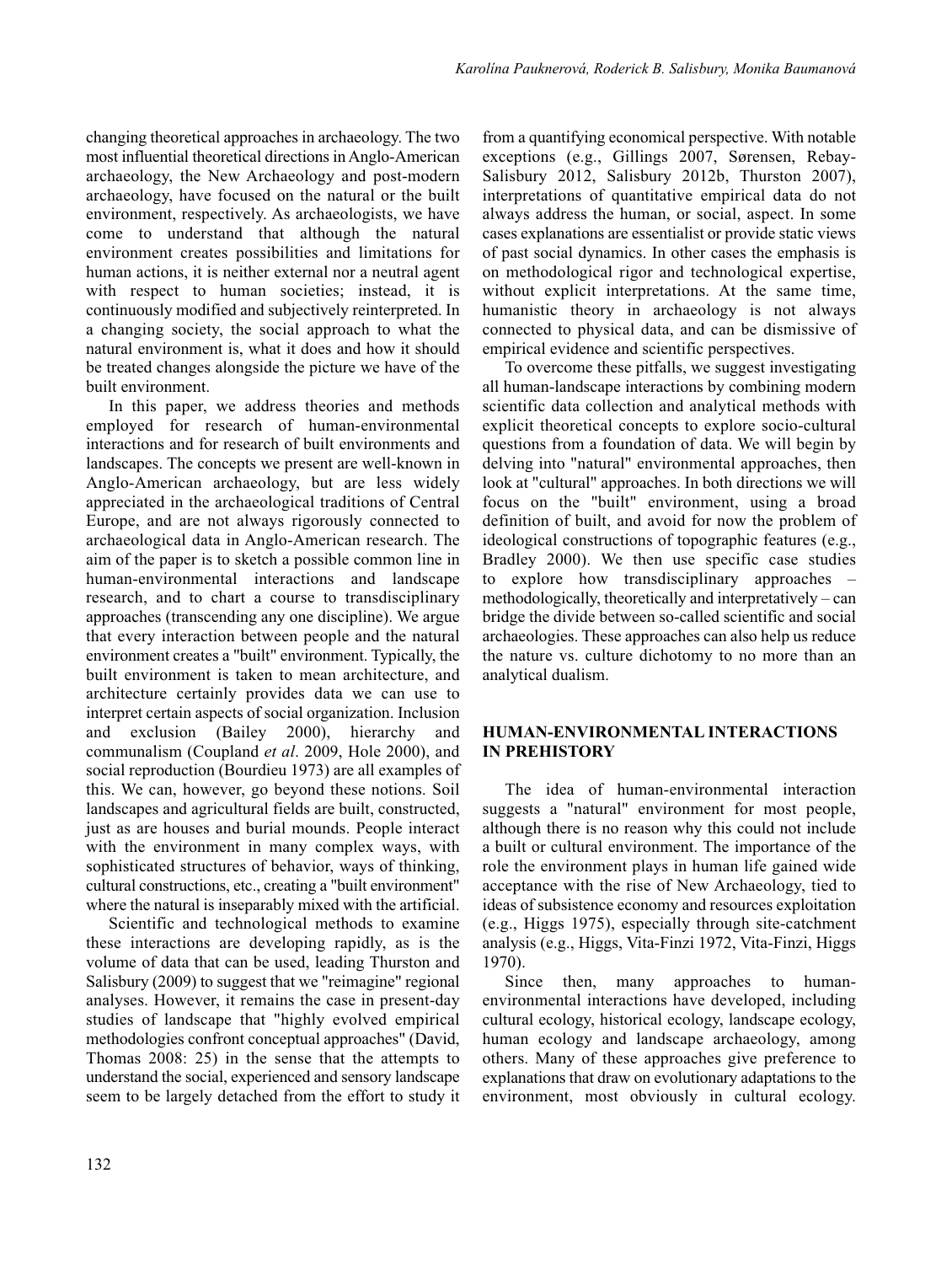Practitioners of landscape archaeology, on the other hand, occasionally treat the landscape as only having influence where people allow it. These competing approaches only serve to maintain the ecological determinism vs. social determinism dichotomy. The key to understanding human-environmental interactions, and using them as evidence for, or narrative examples of, human responses to stress, lies in the word "interaction"; the reciprocal action or influence between human activity and environmental activity.

Whilst we are not focussing on landscape archaeology or regional archaeology *per se*, central European landscape archaeologists have had a strong influence on our work (e.g., Doneus 2013, Kuna, Dreslerová 2007, Müller 2008, Müller *et al*. 2013, Neustupný 1991, 1998). For example, contributors to an edited volume by Vasil'ev *et al.* (2003) explore Upper Palaeolithic Eurasian landscapes by examining humanbuilt environments, at both single site and regional scales. These approaches differ from the Americanist regional archaeology or British landscape archaeology, and can be described as seeking a middle ground between ecological and social theory approaches. Still, there is a tendency in some of these approaches to stay within a data "safety zone", with little exploration of perception of the environment or feedback between human and environmental activity.

Focusing on interaction and acknowledging that the environment has been and remains a powerful force in human life whilst allowing that people, more than any other organism on earth, can be a powerful force on the environment, enables us to ask more interesting and perhaps more pressing questions, about how people change the environment, about human and environmental effects on cultural heritage, how people maintain cultural traditions or ways of living during periods of climatic or environmental change, and the relation between floodplain habitation and fluvial dynamics. To answer questions like these requires acceptance of humanistic questions and subjective thought on one hand, and on the other hand a willingness to interact with scientists from various disciplines, and to incorporate their interpretations and theoretical opinions into the archaeological narrative.

Human response to climate change – a subfield of human-environmental interactions – is one of the two or three most influential recent developments in archaeological research (mobility using aDNA and isotope studies is another). Drawing heavily on methods in palaeoclimatology, palaeoecology and environmental archaeology, climate change and human responses to

environmental change is a hot topic getting a lot of attention and attracting funding for multinational and interdisciplinary research (e.g., Brown *et al*. 2011, Butzer 2012, Cooper, Boothroyd 2011, Cooper, Peros 2010, Crate, Nuttall 2009). Part of the reason that these topics are so influential is because they not only inform us about the past, but have relevance to the  $21<sup>st</sup>$  century world. Much of the work on climate change outside of archaeology focuses on predicting future events and the impact of these events on urban coastal areas. In archaeology, the focus is often on the role of climate change and the collapse of complex societies (e.g., Butzer 2012), although some do focus attention on climate's effect on small-scale farming and rural communities (e.g., Cooper, Boothroyd 2011, D'Anjou *et al*. 2012). By examining the various ways that people react to climate change, and how human activity can exacerbate climate change and drive local environmental change, archaeologists can provide concrete examples from the past for possible reactions and options for communities today.

Climate change is only the most obvious and perhaps most obviously relevant field of human-environmental study. The ways that people, both individually and in groups, perceive the environment has important ramifications for how they react to environmental change. At the same time, these perceptions influence worldview, notions of identity and personhood (Llobera 2005, Salisbury 2012a, Wilson 2010). Therefore, a theoretically driven analysis of human-environmental interaction allows us to examine several complementary aspects of human life.

### **BUILT ENVIRONMENTS AND LANDSCAPE IN ARCHAEOLOGY**

The issue of built environments is rarely discussed in context with landscape, at least as for the comparison of the ways we conceptualize space in these two kinds of environment. The concept of the historical evolution of landscape, which has been studied more intensively since the 1950s through the 1970s (e.g., Aston 1978), went hand in hand with the development of New Geography, GIS applications and the large scale incorporation of aerial photography into studies of both "inter-site" and "off-site" archaeology (Foley 1981). It has for some time been established in geography that any argument about theoretical concepts of landscape and the built environment is closely connected with the understanding of place. The concept of place is very wide, as it can be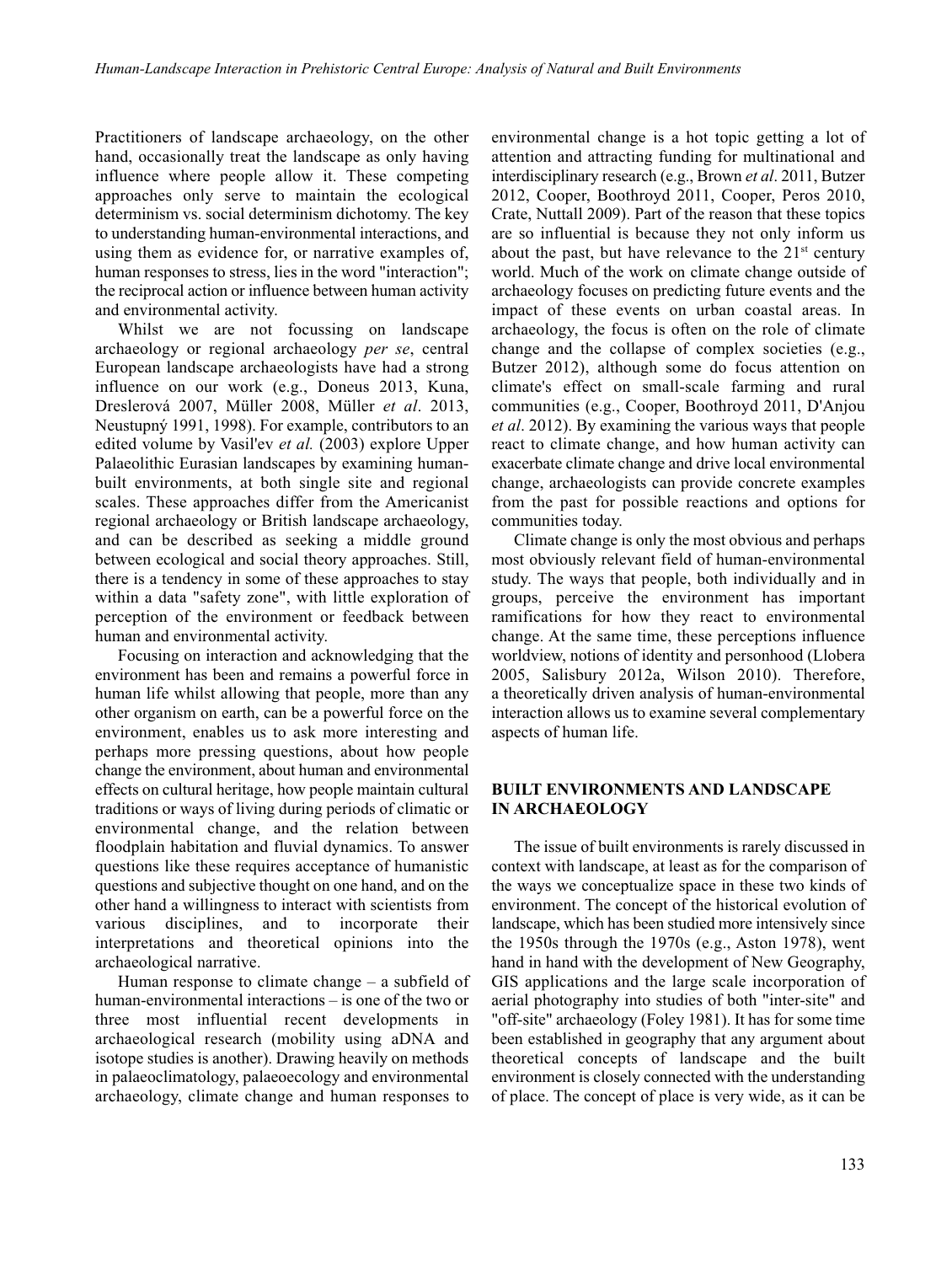seen as a single house, a settlement or a whole region (Pred 1986). The relationship between prehistoric settlements and cultural landscapes has been intensively researched by archaeologists since the late 1960s (cf. e.g., palaeoeconomy – Higgs 1975; Siedlungsarchäologie – Jankuhn 1977; Community Areas – Neustupný 1991 or works of the New Archaeology – Binford 1968). These and other studies have aided the understanding of the landscape from the perspective of the economics of space and adaptation theories.

One of 1970s research methods – site catchment analysis – represents the New Archaeology approach to landscape, as well as to human-environmental interaction. The idea behind the method is that the sites are not distributed haphazardly, but according to the most effective use of resources. The archaeologists walked around the sites and tried to find possible ancient sources. In this way they tried to understand the given place or landscape (see Higgs, Vita-Finzi 1972, Vita-Finzi, Higgs 1970). The method was criticized from its beginning, firstly because its working base was the current landscape, one unrelated to the past; and secondly because it lacked reflection on the relationship between the potential of landuse and the actual landuse (Jarman *et al.* 1982: 38–39). Another critique could point to its environmental determinism. However, the 1970s marked the first time that rigorous analysis was applied both to settlements and their surrounding landscape. The problem of such concentration on the economics of space is a reduction of human society to the society of *homo economicus*. This concept of what it means to be human was criticized in anthropology (to name the classics: Mauss 1990 [1924], Polanyi 1944, Sahlins 2003 [1972]), as in traditional societies the production and exchange of goods follows patterns of reciprocity or ethics of kinship-based reciprocity rather than capitalist economic principles. The arguments against the *homo economicus* concept also came from economics classics such as Veblen (1936), who stressed uncertainty and bounded rationality in the making of economic decisions, rather than direct rationality.

The divide between the natural and the built environment perhaps originates from the conceptualization of the importance and impact of the human action. The built environment has been described as the product of the activity of building, introducing alterations to the physical environment (Lawrence, Low 1990). The whole natural versus artificial/built dichotomy could be seen as structural divide upon which, however, some of the finest arguments in the research of human use of space have been based. The theoretical dichotomy between the natural and built environment can also serve a good purpose in facilitating a further inquiry into the processes of construction of the built environment and the way it is interwoven with natural space. In his well-known work on the meaning of the built environment, Rapoport (1982) takes the approach of highlighting certain features of the human-constructed environment to try and derive its meaning. Rapoport's (1982) argument is based on the observation that the human use of space stems from the fact that people understand space through associating it with meanings, rather than through simple perception. The meaning of artificially created urban landscape for example, may well be derived from the understanding of the pre-existing natural environment and its features. On a somewhat different note, Hillier (2006) focused on the concept of human-constructed space as an entity which was given certain properties (unconsciously or subconsciously), and these in turn have a tendency to influence the human behavior taking place within it. This approach is based on the principle that human activity has a natural geometry which becomes more pronounced the more individuals participate (Vis 2009).

Archaeological research of urban contexts has predominantly been connected with uncovering the emergence of complex societies. Archaeological enquiry is very well-suited to answering questions about when and how cities form and comparing the patterns in various regions. Nevertheless, a focus on these questions has led to the pronounced emphasis on seeing the features of space, such as houses and streets, as units with primarily functional properties (Blake 2007: 238). Research has also focused on the study of individual buildings (understood as individual artifacts) from the perspective of their function and style, or analyzed complex settlements as organisms which, given the local conditions, evolve to function in the most efficient way (e.g., Hoffmann 2009).

The landscape that is charged with philosophical meaning has been gaining attention since the early 1980s, and the concepts of the peopling the landscape and understanding its local context were elaborated in a number of studies (e.g., Bradley 2000). From a social perspective, human intervention in the landscape were perhaps best first understood as part of the mythical and sacred places in the landscape.

The links between settlements have been understood as happening "across the landscape" and the relationships between them understood using the techniques as Thiessen polygons (Haggett 1965), GIS or most recently LiDAR (Doneus *et al*. 2008). The use of these techniques, however, does not stand in opposition to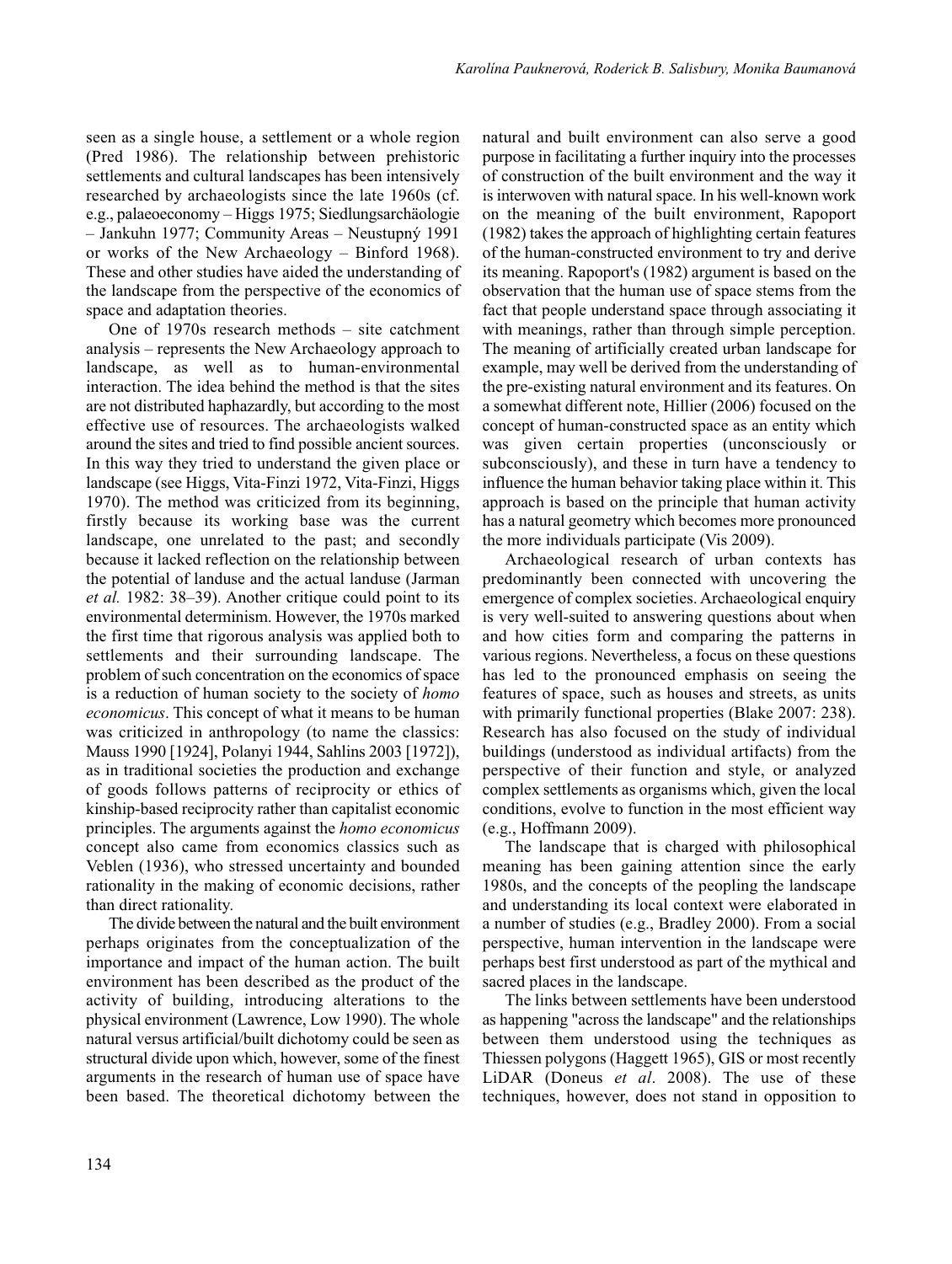attempting to understand the landscape from a more social position. The best results are perhaps reached when these methods are understood for what they are – the stepping stones and tools which allow us to access all natural and built features from a range of perspectives. The greatest danger lies in mistaking the method for the actual goal, which should be producing a locally relevant knowledge and contributing to general development of theory.

Built environment is inseparably connected with the concept of dwelling and landscape as a hybrid between environment and culture. In early 1990s, Tim Ingold introduced the notion of taskscape (Ingold 1993). A taskscape can be defined as a space of human activity; it is the link between humans and their environment. Ingold defines taskscape in an analogy to landscape: "Just as the landscape is an array of related features, so – by analogy – the taskscape is an array of related activities" (Ingold 2000: 195). In this definition, taskscape may seem to be related to the site catchment analysis described above, and its way of thinking about environments that humans inhabit. However, this is only a superficial resemblance: here we will specify only the most important differences. First, the difference is in the epistemological change of order of building perspective and dwelling one. Ingold uses Martin Heidegger's argument: "We do not dwell because we have built, but we build and have built because we dwell … *Only if we are capable of dwelling, only then can we build*" (Heidegger 1971: 148, 160, original emphasis, cited in Ingold 2000: 186). Another very important difference is in temporality of the concept, as Ingold argues: "… the taskscape exists only so long as people are actually engaged in the activities of dwelling" (Ingold 2000: 197). And the last and most important difference is in "separation between the domains of technical and social activity" (Ingold 1993: 158), which Ingold understood as one of the great mistakes of anthropology; the same could be said about archaeology.

In Central European archaeology specifically, there is a prominent long-term tradition of perfecting methods for collecting and organizing data. The archaeology of the Middle Ages in particular has often turned to economics and history, rather than other social sciences, and history is traditionally more concerned with dates and places. What is still largely lacking is a dialogue, which would consider the data and their acquisition from a greater range of theoretical viewpoints. We believe that the problem is twofold. First, the focus on method along with decades of work within problematic political environments has resulted in reluctance to frame

arguments on explicitly theoretical grounds (Trigger 1989). Second, although a need for interdisciplinary archaeology has begun to be widely recognized, in striving for our enquiries to be respected as rigorously scientific, Central European archaeology has tended to understand the term "interdisciplinary" as seeking (almost exclusively) the assistance of natural sciences. Clearly, there remains a lot of potential in the wider application of social science approaches, and we need to realize that, as archaeologists, we can contribute to humanistic debates as well as methodological development.

The multiplicity of voices in analyzing the built environments and human use of space has a great potential in archaeology, which only grows with the development of the discipline. It can inspire new questions, reveal motivations behind human actions, promote dialogue and cooperation between archaeologists interested in a range of research regions and time periods, and last but not least – inform us for the future.

## **TRANSDISCIPLINARY APPROACHES TO LANDSCAPE – NATURAL SCIENCES AND SOCIAL THEORY**

Comprehensive scientific analyses of sediments, settlements, architecture, catchments and environmental proxies can provide much information about people and their world, including resource affordances, climate change and human impact on the landscape. Not unexpectedly, these analyses borrow heavily from the natural and formal sciences, including biology, geology, chemistry, ecology and computer science. Problems arise during interpretation, whether done by archaeologists with no deep understanding of the science involved, or by scientists with no real understanding of archaeological time-depth or the nature of archaeological data. Stratigraphic context, essential to illuminating the proper relationships between any archaeological finds, may not be given to laboratory scientists, so that they develop their findings "in the dark".

At the same time, some of the most exciting and potentially productive theoretical approaches building upon the social sciences appear to ignore data provided by natural sciences. For example, phenomenology is sometimes applied to archaeological landscape studies as a method to understand whole past landscapes (Tilley 1994) without consideration of changes to topography, vegetation, and human perception, not to mention anthropogenic additions to the environment (e.g., new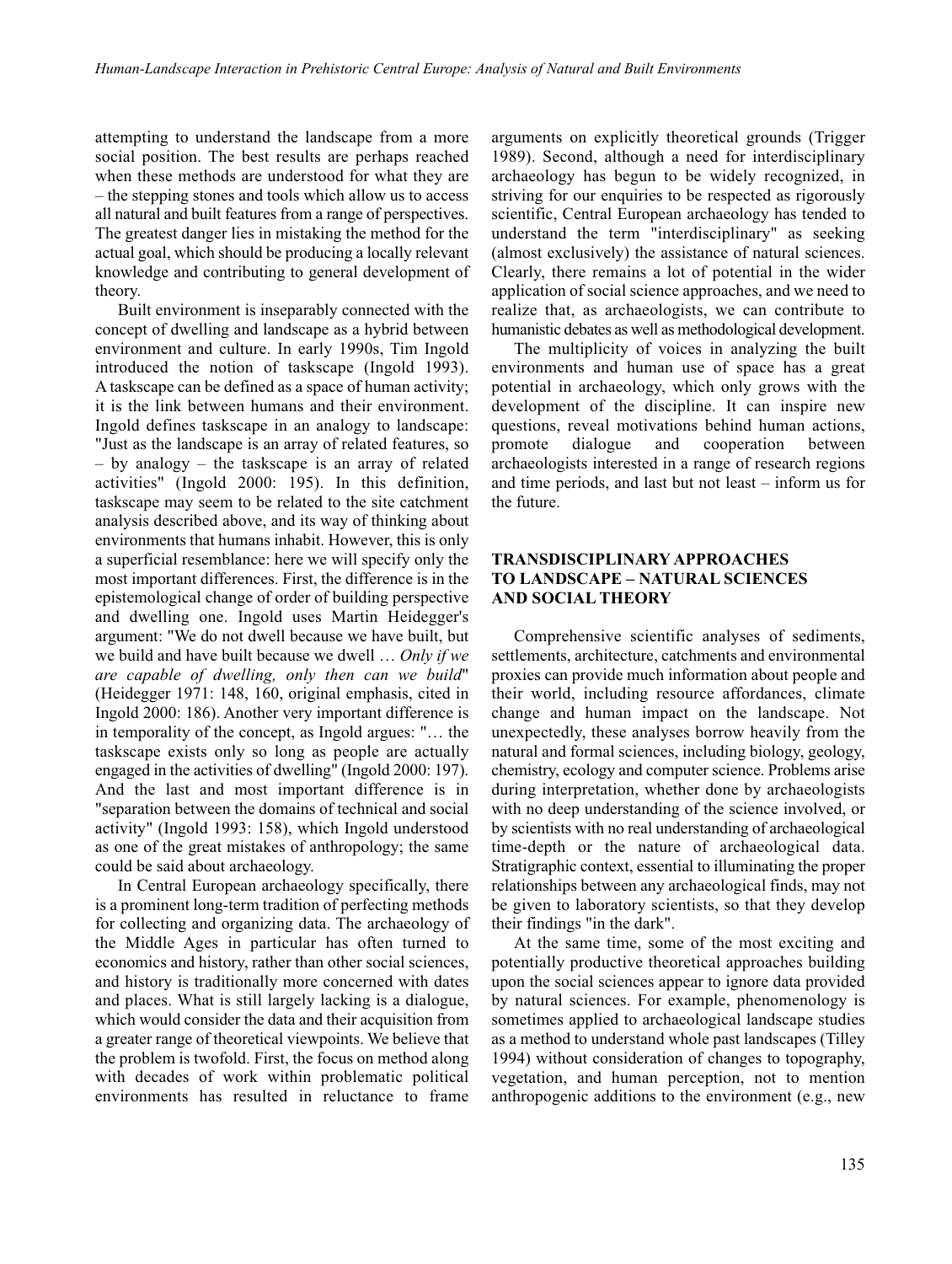sounds and new smells). Although this approach has been accepted by some (e.g., Hamilton, Whitehouse 2006), it has been rejected by others (e.g., Bintliff 2009, Fleming 1999). Whilst "unscientific" is often used as a pejorative when dismissing phenomenological approaches, it is the case that some applications of phenomenology have relied heavily on the perceptions of the modern observer and not on data. Palaeoenvironmental reconstructions analyzed within GIS, using multiple proxies and parameters, clearly demonstrate that the landscape we experience today is nothing like that of the past (Gillings 2007). This does not mean that phenomenology is not useful for archaeology; on the contrary, there are several ways to employ it (e.g., Gillings 2007, 2012, Hamilton, Whitehouse 2006, Pauknerová 2012a, b, Salisbury 2012a, b). Perhaps one of the most important contributions of phenomenology of landscape is the fact that phenomenology, among other approaches, reminds us that space is experienced, understood and constantly reinterpreted through movement and sensory perception, and that it is an artifact which is inherently dynamic, not static (for landscape as a process see e.g., Bender 2002, Hirsch 1995). Therefore we should be very cautious when interpreting the site, and not fall into the trap of describing the site and its surroundings as static. One possible way to retain phenomenology as lived experience whilst analyzing phenomenology via computer models is through augmented reality (Eve 2012) or from an informed combination of GIS and landscape phenomenology (e.g., Gillings 2012, Rennell 2012).

## **EXAMPLES OF INTERDISCIPLINARY APPLICATION OF THEORIES AND METHODS**

The mutual dependence of environment and culture was studied for various periods in the past. We present three examples: from the Epipalaeolithic, the Neolithic and Bronze Age, and the Middle Ages. The examples all have one thing in common – they use transdisciplinary or interdisciplinary approaches to interpret a variety of archaeological data. As the examples show, such archaeological data, or better to say complex archaeologically documented situations, would be difficult to interpret, and interpretations would be much more limited, using only an archaeological point of view.

Rowley-Conwy and Layton's study of the transition from foraging to farming uses the ecological concept of constructing niches. In ecology, niche construction is

understood as active, compared to older concepts of passive response of organisms to environmental challenges. They use numerous examples of foraging societies from various periods across the globe to show how these groups actively construct niches via so called low-level food production, e.g., by burning natural vegetation, hunting particular animals at particular times, concentrating wild plants into new stands, etc. As they convincingly argue, such niches are generally stable; if they are unstable they transform into other foraging niches. Using this background, they develop a new interpretation of the Neolithic transition in the Near East. The Epipalaeolithic niche in the Near East was, according to the study, complex but stable. However, it was destabilized by a substantial climatic change and was transformed into an agricultural niche. This happened due to an accidental combination of genetic and behavioral qualities of some wild animal and plant species (Rowley-Conwy, Layton 2011).

Another recent body of work providing an example of the usefulness of interdisciplinary approaches both to data analysis and interpretation, and to building a narrative from credible evidence, focuses on transitions within the Neolithic and Bronze Ages in Hungary. Cultural transitions during later prehistory have often been explained through either simplistically humanistic theories such as migration, or Neo-Darwinian theories such as adaptation. One of the more readily apparent phenomena in the Carpathian Basin and northern Balkans is the rise and dissolution of Neolithic tell communities. Tells, as defined in this body of literature, are large settlement mounds created by rebuilding houses made of wattle and daub (clay) in one place for multiple generations. Examples are found throughout the Balkans and the Hungarian Great Plain. Neolithic examples include the type-sites of Vinča-Belo Brdo and Berettyóújfalu-Herpály, as well as lesser known places like Szeghalom-Kovácshalom and Öcsöd-Kováshalom. Well-known Bronze Age examples include Százhalombatta-Földvár in the western Carpathian Basin and Békés-Várdomb in the east. The Bronze Age examples are most often explained though political and economic developments such as the rise of chiefdoms and control over trade. Transitions in both periods could benefit from transdisciplinary approaches to data collection and interpretation.

In the Körös area of eastern Hungary these tell locations were first settled during the late Middle Neolithic Szakálhát phase (ca. 5200 BC). The tell sites were then more or less constantly occupied throughout the classic Late Neolithic (ca. 5000 BC) and then were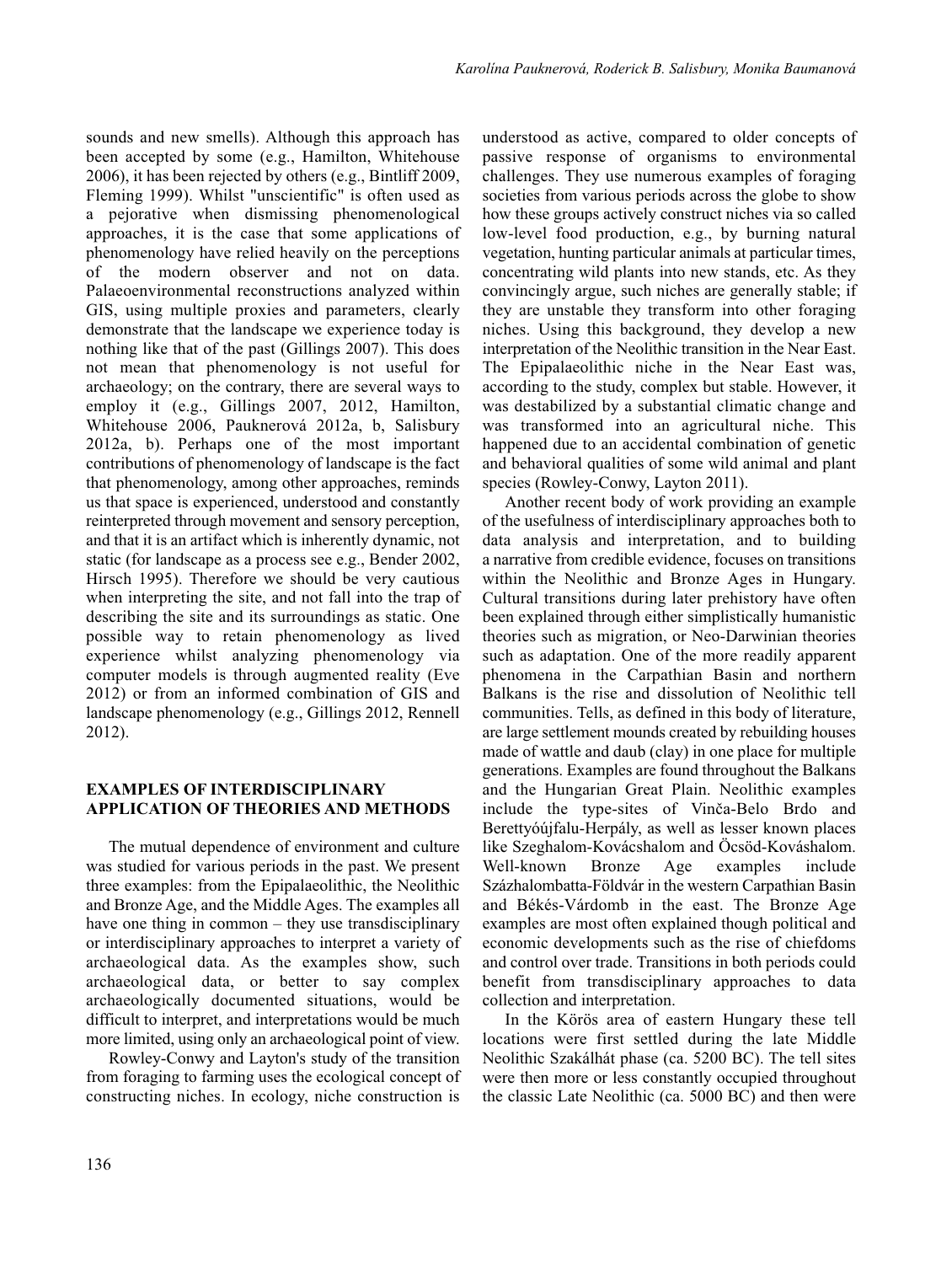abandoned at the end of the Late Neolithic (ca 4500 BC). Various suggestions have been offered as to why people lived in these nucleated, permanent villages for several hundred years and then dispersed across the region, including control over exchange, managing water, keeping animals in or out of the settlement, and fortification, but until recently there have been few attempts to connect local environmental data with these social questions about tell lifeways (Parkinson 2002, Raczky 1987, Sherratt 1983).

Recent attempts to recover direct evidence for these interactions have resulted in some evidence that fluctuating groundwater levels and changes to resource affordances may have played a role in settlement change, resulting in a social mitigation process (Gulyás, Sümegi 2011, Salisbury, Bácsmegi 2013, Salisbury *et al*. 2013a, b). Gulyás and Sümegi (2011) have combined new palaeoecological data with existing archaeological information at sites south of the Körös Basin, with a special focus on analyzing mollusks. They found evidence for increasing floods during the pre-transitional period, which was followed by the known changes to settlement structure, as well as new subsistence and landuse practices. Further north, preliminary results (Salisbury *et al*. 2013a) suggest that people moved towards nucleated settlements along active river channels and may have abandoned some settlement areas, like the one around Csárdaszállás, during this transition. It is worth noting that higher groundwater levels would simultaneously improve exchange routes along waterways and reduce the number of well-drained areas for settlement and agriculture, so that environmental change may have offered both new opportunities and new limitations in several spheres, thereby affording people a different set of possibilities. These changes are reflected in both the archaeological and palaeoenvironmental data, but the key is not in the assertion that things changed, but in the interpretation of how changes in water levels could affect people's lives, what they may have done to cope with these changes, and even how people may have exacerbated environmental changes.

The extent to which environmental change and economic development are believed to play a part in observed architectural development is also apparent, for example, in studies of Czech medieval villages. The study of the well-known Czech medieval village of Mstěnice exemplifies this. The settlement of Mstěnice developed in five stages, but I focus here only on two phases of occupation of the village (dated to the first half and second half of the  $12<sup>th</sup>$  century), which both lasted

for about 50 years and represent a complete rebuilding of the village after catastrophic fires (Nekuda 2000). These phases have been interpreted by the excavator as essentially "the same, with no apparent changes in the built environment", on the basis of the fact that the size of the village, the environmental and economic constraints, and the outer architectural form of the typical house did not change from one period to another (Nekuda 2000: 140). However, analysis of the changes in the positioning of houses and compounds to each other and respective to the village green show that the particular periods under study in fact represent a time of major shifts. If we consider these configurational factors of the social space in the village as meaningful and not coincidental, then several transitions seems to have occurred in the village. The spatial arrangement wherein village green was the social and visual centre of the settlement's life was transformed into one where the village green remained the physical centre of the village, but privacy and visual control within the house compounds as individual units gained primary importance (Baumanová 2010). This was achieved by different positioning of house doorways respective to the compound entrances and both of these to the village green. In the later phase, the space of the village can no longer be directly controlled from the house doorways (and vice versa), while at the same time the entranceways of the compounds can. Hence, the privacy in the houses increase and the space of compounds becomes more integrated forming a coherent unit with the house (Baumanová 2010).

#### **A WAY OUT – HYBRID METHODOLOGIES AND TRANSCENDENTAL INTERPRETATIONS**

These examples show how the integration of methods, theories and questions from multiple disciplines can produce new interdisciplinary interpretations of the built environment. However, to find a way out of the several problems that arise in world archaeology – essentialist interpretations, methodological and technological rigor without any interpretation, or interpretations derived solely from theory and disconnected from data – we need more than hybrid approaches. We need to reach interpretations that transcend paradigmatic disputes within disciplines, as well as transcending disciplinarity itself.

The study of cultural soilscapes provides one example of a beneficial transdisciplinary combination of social science and natural science methods, wherein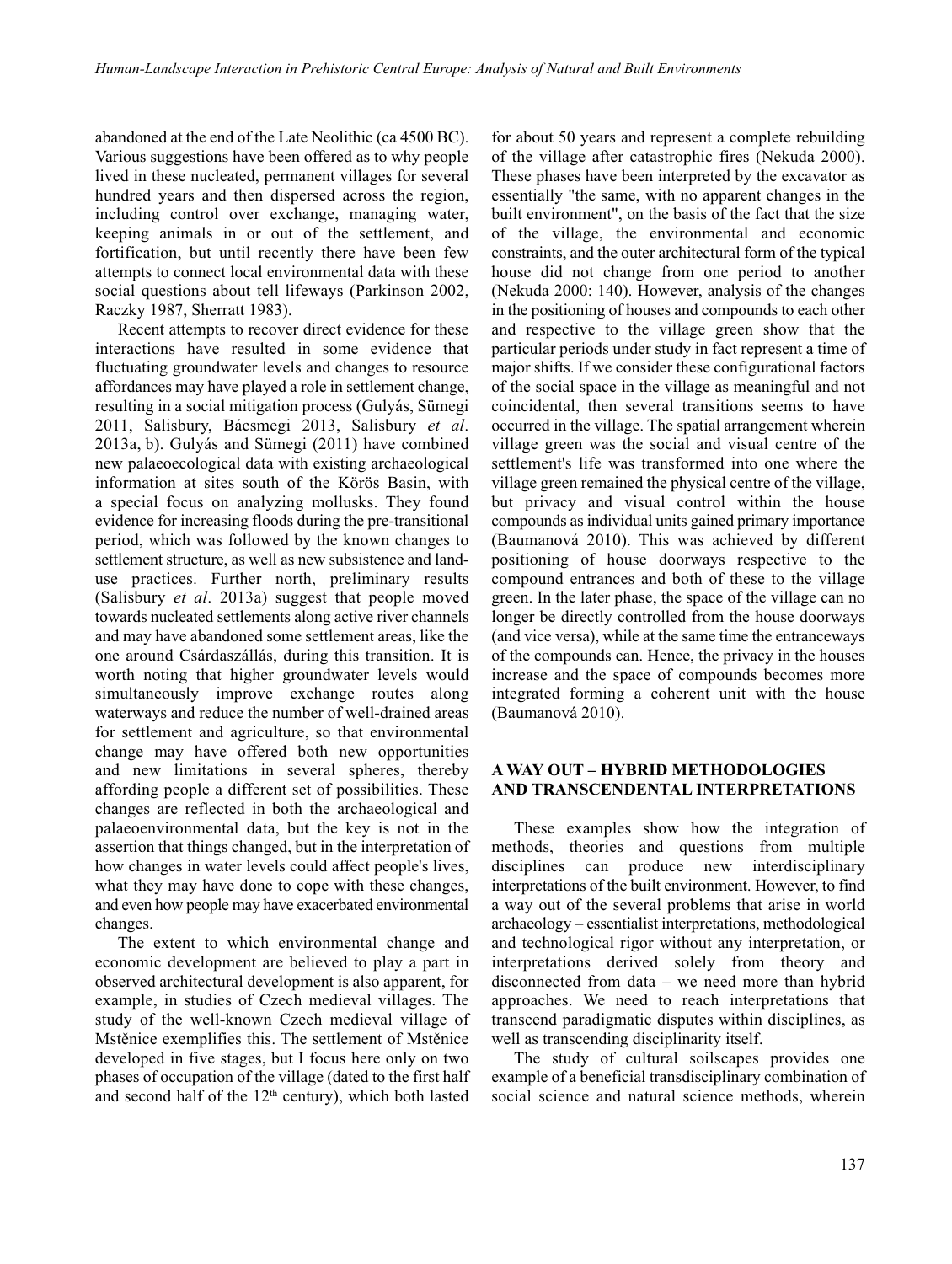phenomenological experiences are prominent. A soilscape is an area of similar soil-landscape relationships, and a soilscape that was formed or heavily altered by human activity is a cultural soilscape (Wells 2006: 125).

Cultural soilscapes are reconstructed through detailed investigations of the chemical and physical properties of sediments. Changes in the properties of soils and sediments at archaeological sites are the direct result of human activities. For example, the deposition of organic material, such as manure and food waste, elevates soil phosphate and soil organic carbon (Eidt 1977). Fires, especially regular and intensive fires like those in kilns or furnaces, will elevate the magnetic susceptibility of minerals in the soil (Scollar 1965). When wood is used a fuel, ash will elevate soil pH and potassium levels (Wells 2004), while smelting ore will lead to heavy metal enrichment (Bintliff *et al.* 1990). These changes can be quantified using soil chemistry, soil micromorphology and sedimentology.

Through an interpretative geoarchaeology, wherein the data from chemical, sedimentary and stratigraphical analyses are combined and interpreted in an anthropological or social theoretical framework, cultural soilscapes emerge as a significant yet heretofore largely unrecognized aspect of the relationships between early farmers and their environment (Salisbury 2012b). The combined methods and research questions of geochemistry, sedimentology, pedology, ecology, anthropology and social archaeology are directed towards the way people interact with soil. For example, continuity in the formation of cultural soilscapes during the Neolithic in eastern Hungary implies entrenched cultural traditions grounded in the intersubjective phenomenological experience of soilscapes. Middens and other waste disposal areas have elevated levels of phosphorus and organic matter, areas used for cooking often have elevated pH, magnetic susceptibility and chemicals such as calcium and iron, spaces with high animal traffic experienced lots of churning of the surface layer and have elevated phosphorus, and areas that were kept clean and exposed to high human foot traffic generally have lower levels of most chemical elements and show evidence for compaction through trampling. Scientists see these changes through various analytical techniques, but for people in the past these changes would be evident in the color, texture and fertility (and perhaps the scent) of the soil. They would be quite different from undisturbed soilscapes, and should have been remarkably similar at other settlements with similar patterns of activity and subsistence. People at these settlements would share similar perceptual experiences

of the cultural and natural soilscapes, which might provide a foundation for ideology and identity.

A phenomenological approach also allows us to consider the multiplicity of meaning that soil can have. By thinking of soil as material culture, we can begin to address the role of these soilscapes in social life (Salisbury 2012a) and how interactions with soilscapes can influence ideas of place, identity and community (Salisbury 2012c). This approach to reconstructing and interpreting cultural soilscapes integrates natural scientific methods, social science theory, and ethnographic and ethnohistoric sources (e.g., Adderley *et al*. 2004) within an overarching archaeological question.

Another example of beneficial combination of methods from humanities and science can be a combination of phenomenology and GIS with its possibility of statistical analyses that could be used for analysis of patterns of settlements or distribution of any objects of archaeological study (e.g., Gillings 2012). In Czech archaeology, which is a good representative of central European archaeology GIS has been used since 1990s (e.g., Dreslerová 1998, Kuna 1996) and statistics has even longer tradition at least since 1970s (e.g., Pavlů 1977). Nowadays use of both belongs to standard analyses, however they are often used one way. So far GIS is mostly used for pure visualization and statistics to support archaeological conclusions. Cooperation of two specialists – archaeologist and geographer, or archaeologist and statistician is still very rare. In our opinion hybrid use of two or more methods and approaches would be more beneficial than only borrowing from others. An example of connection of the methods that proved fruitful could be a phenomenological study of Neolithic settlements nearby Pilsen, the Czech Republic, where GIS was used in a phenomenological study of settlements for calculation of maximum visibility from settlements and was compared with a horizon line drawn in hand on paper (Pauknerová 2012a). In all cases the horizon line was the same, even though the area visible from the sites differed significantly, it was concluded that the people intentionally dwelled in localities with this view. On the other hand the area visible from the sites was significantly smaller in case of younger settlements, which might be explained e.g., by more secure position in the landscape. These results could hardly be obtained using only phenomenology or they would be more limited as in the case of patterns of Neolithic and Early Bronze Age settlements in Kolín region, the Czech Republic (Pauknerová 2012b). However, this phenomenological analysis discussed with statistical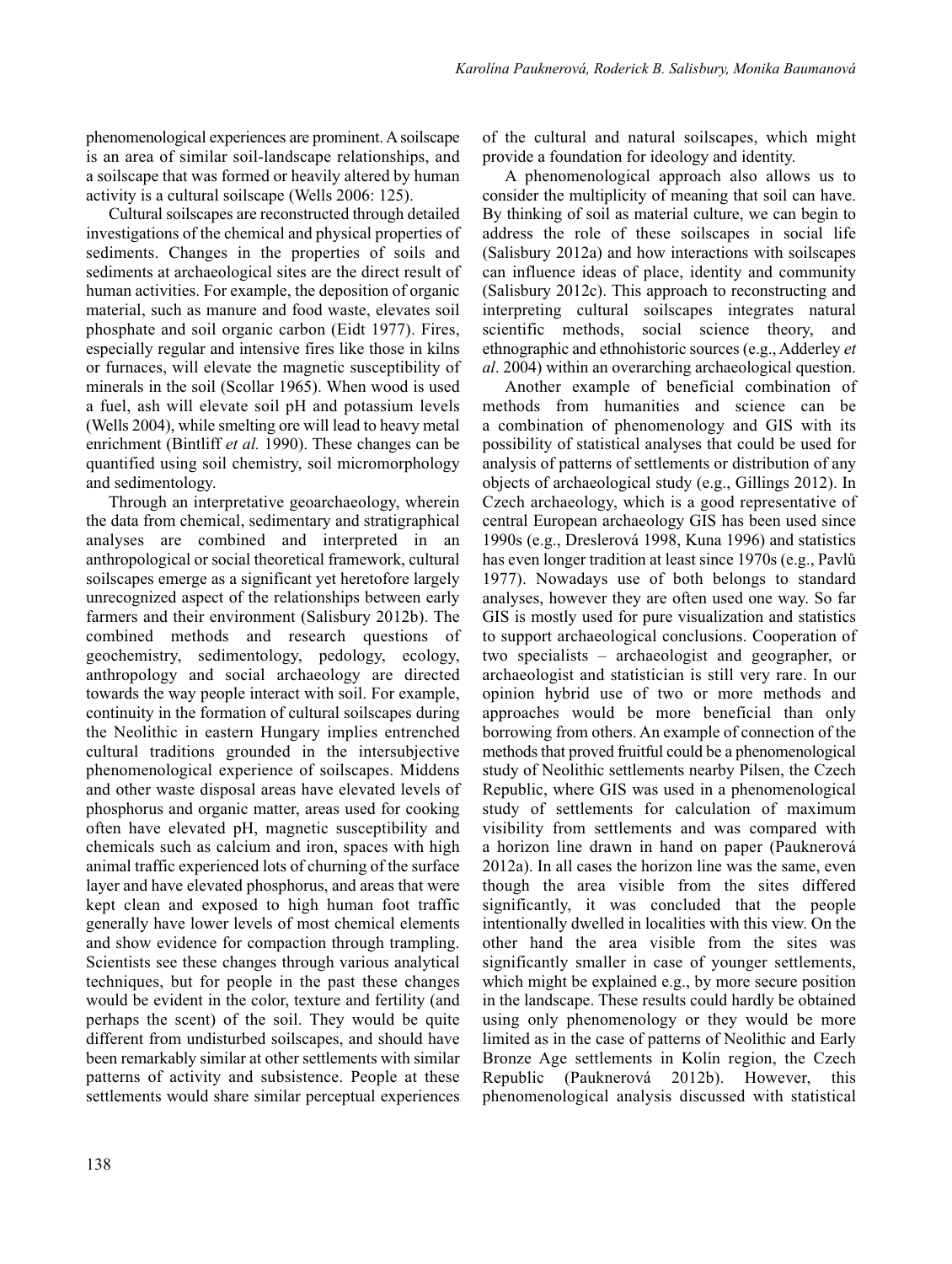evaluation of the settlement qualities (now under process) would be definitely more valuable and the argument would be much stronger. On the basis of the two above mentioned case studies, it can be concluded that phenomenology itself leads to interesting, and in archaeology potentially novel, interpretations of one or several sites. However, when we are interested in settlement patterns, in prediction or in constructing models and we are working with tens of sites, qualities such as the previously mentioned line of horizon, or, proximity of features like raw material sources or waterways, are much more convincing when supported by multivariate statistics, or other type of statistics (for a detailed discussion of the use of statistics in archaeological reasoning see e.g., Read 1989).

#### **CONCLUSION**

What the examples and discussion here are intended to show is that we cannot develop or adopt interpretive concepts without consideration of archaeological data, and we cannot interpret data without considering people and how they experienced the environment. Neither people nor the environment exists in vacuum – human activities and interactions occur in the environment in response to the environment and cause changes to the environment. The ways in which the environment reacts to these changes will affect the people, who then respond with new activities or behaviors. The best ways to approach these interactions is creating intellectual spaces wherein methods, theories and interpretive tools from multiple disciplines are combined to produce data-based humanistic narratives. In palaeoecology and soilscapes research, for example, geologists, ecologists, anthropologists and archaeologists can alter their discipline-specific approaches through knowledge exchange and sharing of resources. The same is true about study of settlement patterns and exchange of knowledge between archaeologists, anthropologists, statisticians and geographers. A common scientific goal – understanding how people perceive their landscape and therefore how they respond to changes in it – can be achieved through disciplinary integration.

Modern science explanations built upon so-called natural dichotomies, in our case nature: culture or natural: built, were criticized and found wanting. Instead of society-nature dualism, more effective and beneficial approaches are those like Noel Castree's relational ontology (Castree 2003) or use of hybrid methods and concepts (for a discussion of hybridity in archaeology see e.g., Shanks 2001). In this point we agree with Ingold, who argues that there can be "… no absolute distinction between "natural" and "artificial" structures. Buildings, like other environmental structures, are never complete but continually under construction, and have life-histories of involvement with both their human and non-human inhabitants" (Ingold 2000: 154). Natural environments become built, as in the development of cultural soilscapes or the construction of burial mounds, whilst ideology creates a cultural environment wherever people are. As archaeologists, we are well situated to explore these interactions across time and geographical space and cultural boundaries. What we need are transdiciplinary approaches, mindscapes where innovative theories, technologies and methodologies can interact to provoke new questions and new methodological and conceptual frameworks.

#### **ACKNOWLEDGEMENTS**

The work on this paper was in part supported by the grant project OP Education for Competitiveness: The strategy of Archaeological research in Europe (CZ.1.07/2.3.00/20.0036), which is financed by the European Social Fund and state budget of the Czech Republic. We thank the Editor of *Anthropologie*, the Guest Editors of this Special Issue and one anonymous reviewer for helping to focus our ideas and improve our manuscript.

#### **REFERENCES**

- ADDERLEY W. P., SIMPSON I. A., KIRSCHT H., ADAM M., SPENCER J. Q., SANDERSON D. C. W., 2004: Enhancing ethno-pedology: integrated approaches to Kanuri and Shuwa Arab definitions in the Kala-Balge region, northeast Nigeria. *Catena* 58, 1: 41–64.
- ASTON M., 1978: *Interpreting the landscape.* Routledge, London.
- BAILEY D. W., 2000: The interpretation of burial mounds (with a comment on bi-ritualism). In: G. Simion, V. Lungu (Eds.): *Funerary archaeology*. Pp. 23–50. Eco-Muzeale, Tulcea, Romania.
- BAUMANOVÁ M., 2010: Potenciál formálních a neformálních prostorových analýz pro sledování vývoje a uspořádání středověkých vesnic. *Acta Fakulty filozofické ZČU* 4, 10: 219–238.
- BENDER B., 2002: Time and landscape. *Current Anthropology* 43: 103–112.
- BINFORD L. R., 1968: Post-Pleistocene adaptations. In: S. Binford, L. R. Binford (Eds.): *New perspectives in archaeology*. Pp. 313–341. Aldine, Chicago.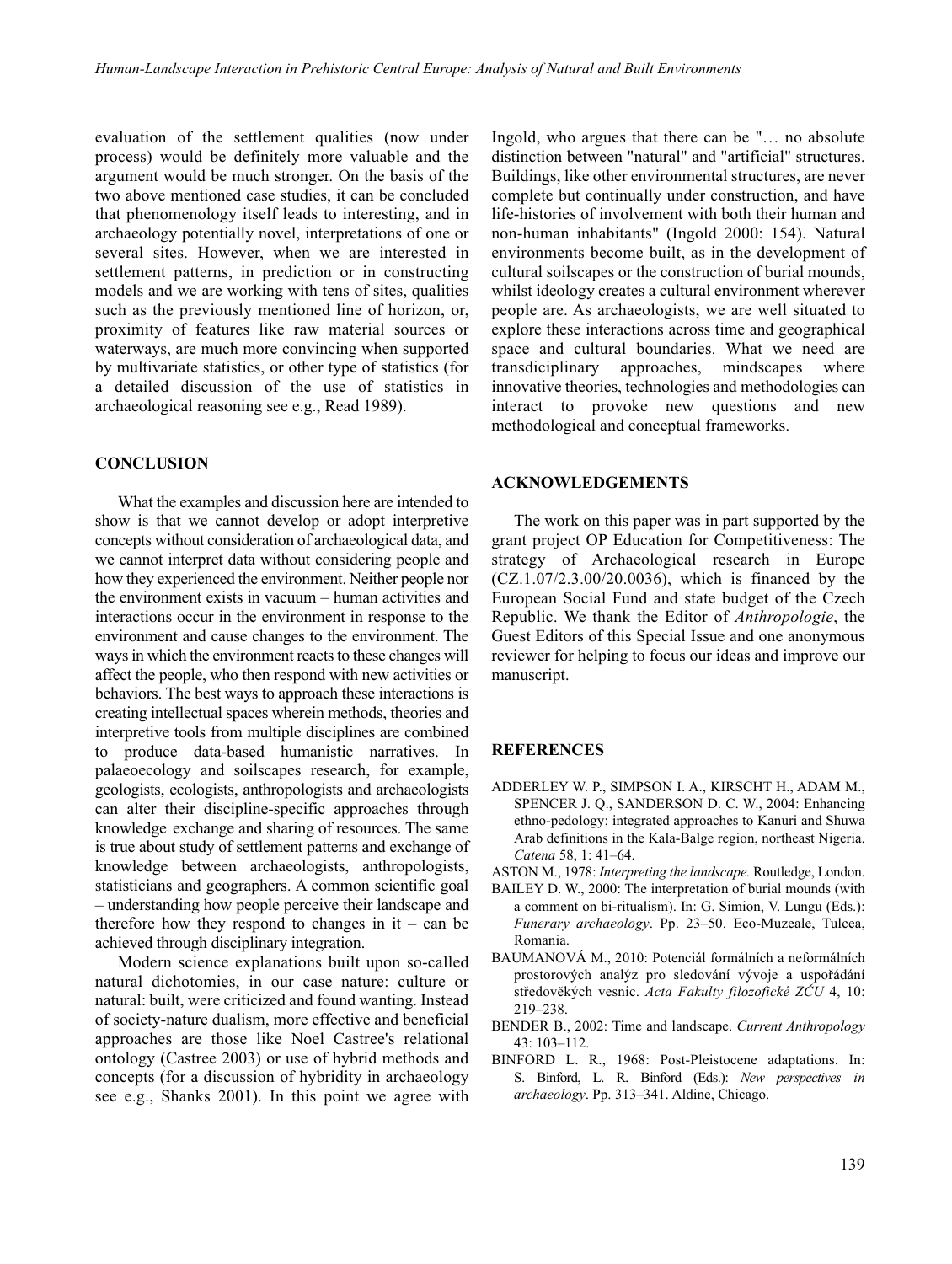- BINTLIFF J. L., 2009: The implications of a phenomenology of landscape. In: E. Olshausen, V. Sauer (Eds.): *Die Landschaft und die Religion. Stuttgarter Kolloquium zur Historischen Geographie des Altertums 9, 2005*. Pp. 27–45. Franz Steiner Verlag, Stuttgart.
- BINTLIFF J. L., DAVIES B. E., GAFFNEY C., WARTERS A., SNODGRASS A. M., 1990: Trace metal accumulation in soils on and around ancient settlements in Greece. In: S. Bottema, G. Entjes-Nieborg, W. van Zeist (Eds.): *Man's role in shaping of the Eastern Mediterranean landscape*. Pp. 159–172. Balkema, Rotterdam.
- BLAKE E., 2007: Space, spatiality and archaeology. In: L. Meskell, R. W. Preucel (Eds.): *A companion to social archaeology*. Pp. 230–254. Oxford University Press, Oxford.
- BOURDIEU P., 1973: *The Berber house.* In: M. Douglas (Ed.): *Rules and meanings*. Pp. 98–110. Penguin Books, Middlesex.
- BRADLEY R., 2000: *An archaeology of natural places.* Routledge, London.
- BROWN A. G., BASELL L. S., BUTZER K. W. (Eds.), 2011: *Geoarchaeology, climate change, and sustainability*. Special papers (Geological Society of America) 476. Geological Society of America, Boulder, CO.
- BUTZER K. W., 2012: Collapse, environment, and society. *Proceedings of the National Academy of Sciences* 109, 10: 3632–3639.
- CASTREE N, 2003: Environmental issues: relational ontologies and hybrid politics. *Progress in Human Geography* 27: 203– 211.
- COOPER J., BOOTHROYD R., 2011: Living islands of the Caribbean. A view of relative sea level change from the water's edge. In: C. L. Hofman, A. van Duijvenbode (Eds.): *Communities in contact. Essays in archaeology, ethnohistory and ethnography of the Amerindian circum-Caribbean*. Pp. 393–406. Sidestone Press, Leiden.
- COOPER J., PEROS M., 2010: The archaeology of climate change in the Caribbean, *Journal of Archaeological Science* 37, 6: 1226–1232.
- COUPLAND G., CLARK T., PALMER A., 2009: Hierarchy, communalism, and the spatial order of Northwest Coast plank houses: A comparative study. *American Antiquity* 74, 1: 77–106.
- CRATE S. A., NUTTALL M. (Eds.), 2009: *Anthropology and climate change. From encounters to actions*. Left Coast Press, Walnut Creek, CA.
- D'ANJOU R. M., BRADLEY R. S., BALASCIO N. L., FINKELSTEIN D. B., 2012: Climate impacts on human settlement and agricultural activities in northern Norway revealed through sediment biogeochemistry. *Proceedings of the National Academy of Sciences* 109, 50: 20332–20337.
- DAVID B., THOMAS J., 2008: Historical perspectives. In: B. David, J. Thomas (Eds.): *Handbook of landscape archaeology.* Pp. 25. Left Coast Press, Walnut Creek.
- DONEUS M., 2013: *Die hinterlassene Landschaft Prospektion und Interpretation in der Landschaftsarchäologie*. Verlag der Österreichischen Akademie der Wissenschaften, Wien.
- DONEUS M., BRIESE C., FERA M., JANNER M., 2008: Archaeological prospection of forested areas using full-

waveform airborne laser scanning. *Journal of Archaeological Science* 35, 4: 882–893.

- DRESLEROVÁ D. 1998: The Říčany area: field walking and GIS in the study of settlement history. In: E. Neustupný (Ed.): *Space in prehistoric Bohemia*. Pp. 116–128. Archeologický ústav, Praha.
- EIDT R. C., 1977: Detection and examination of anthrosols by phosphate analysis. *Science* 197, 4311: 1327–1333.
- EVE S., 2012: Augmenting phenomenology: using augmented reality to aid archaeological phenomenology in the landscape. *Journal of Archaeological Method and Theory* 19, 4: 582–600.
- FLEMING A., 1999. Phenomenology and the megaliths of Wales: a dreaming too far? *Oxford Journal of Archaeology* 18: 119–125.
- FOLEY R. A., 1981: Off-site archaeology: an alternative approach for the short-sited. In: I. Hodder, G. Isaac, N. Hammond (Eds.): *Pattern of the past: studies in honour of David L. Clarke*. Pp. 157–183. Cambridge University Press, Cambridge.
- GILLINGS M., 2007: The Ecsegfalva landscape: affordance and inhabitation. In: A. Whittle (Ed.): *The Early Neolithic on the Great Hungarian Plain. Investigations of the Körös Culture Site of Ecsegfalva 23, County Békés.* Varia Archaeologica Hungarica 21. Pp. 31–46. Archaeological Institute of the Hungarian Academy of Sciences, Budapest.
- GILLINGS M., 2012: Landscape phenomenology, GIS and the role of affordance. *Journal of Archaeological Method and Theory* 19, 4: 601–611.
- GULYÁS S., SÜMEGI P., 2011: Riparian environment in shaping social and economic behavior during the first phase of the evolution of Late Neolithic tell complexes in SE Hungary (sixth/fifth millennia BC). *Journal of Archaeological Science* 38, 10: 2683–2695.
- HAGGETT P., 1965: *Locational analysis in human geography.* Edward Arnold, London.
- HAMILTON S., WHITEHOUSE R., 2006: Phenomenology in practice: towards a methodology for a "subjective" approach. *European Journal of Archaeology* 9: 31–71.
- HEIDEGGER M., 1971: *Poetry, language, thought*. Harper and Row, New York.
- HIGGS E. S., 1975: *Palaeoeconomy*. Cambridge University Press, Cambridge.
- HIGGS E. S., VITA-FINZI C., 1972: Prehistoric economies: a territorial approach. In: E. S. Higgs (Ed.): *Papers in economic prehistory.* Pp. 27–36. Cambridge University Press, Cambridge.
- HILLIER B., 2006: *Space is the machine*. UCL, London.
- HIRSCH E., 1995: Landscape: between place and space. In: E. Hirsch, M. O'Hanlon (Eds.): *The anthropology of landscape. Perspectives on place and space*. Pp. 1–30. Clarendon Press, Oxford.
- HOFFMANN F., 2009: *Středověké město v Čechách a na Moravě*. Nakladatelství Lidové noviny, Praha.
- HOLE F. D., 2000: Is size important? Function and hierarchy in Neolithic settlements. In: I. Kuijt (Ed.): *Life in neolithic farming communities: social organization, identity, and*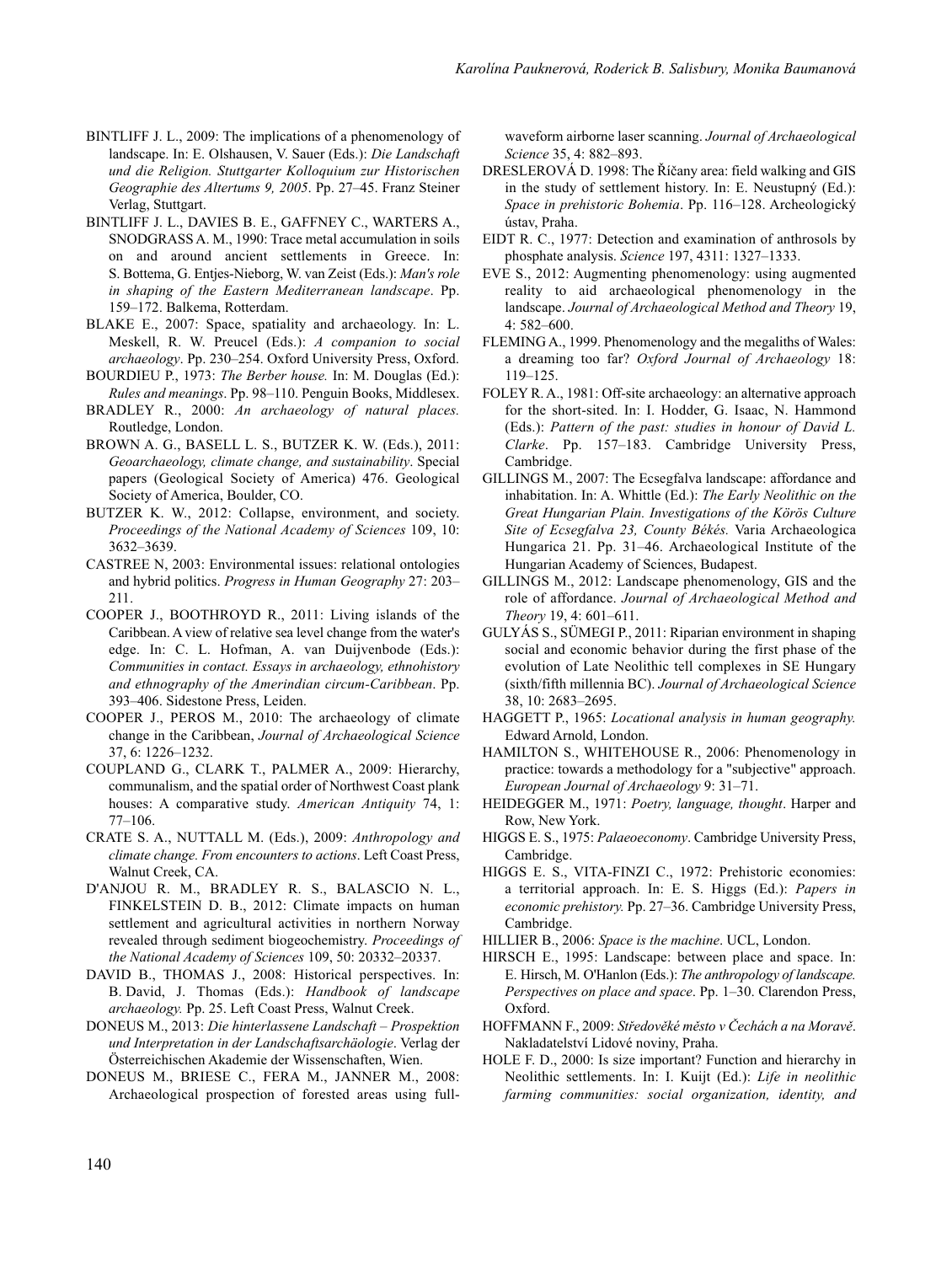*differentiation*. Pp. 191–210. Kluwer Academic, Plenum Publishers, New York.

- INGOLD T., 1993: The temporality of the landscape. *World Archaeology* 25, 2: 24–174.
- INGOLD T., 2000: The perception of the environment: essays on livelihood, dwelling and skill. Routledge, London, New York.
- JANKUHN H., 1977: Einführung in die Siedlungsarchäeologie. Walter de Gruyter, Berlin, New York.
- JARMAN M. R., BAILEY G. N., JARMAN H. N. (Eds.), 1982: *Early European agriculture: its foundation and development*. Cambridge University Press, Cambridge.
- KUNA M., 1996: GIS v archeologickém výzkumu regionu: vývoj pravěké sídelní oblasti středních Čech. *Archeologické rozhledy* 48, 4: 580–604.
- KUNA M., DRESLEROVÁ D., 2007: Landscape archaeology and 'community areas' in the archaeology of Central Europe. In: D. Hicks, L. McAtackney, G. Fairclough (Eds.): *Envisioning landscape: Situations and standpoints in archaeology and heritage*. Pp. 146–171. Left Coast Press, Walnut Creek, CA.
- LAWRENCE D. L., LOW S. M., 1990: The built environment and spatial form. *Annual Review of Anthropology* 19: 453–505.
- LLOBERA M., 2005: The nature of everyday experience: examples from the study of visual space*.* In: P. Fisher, D. Unwin (Eds): *Re-presenting GIS.* Pp. 171–192. Wiley, London.
- MAUSS M., 1990 [1924]: *The gift: the form and reason for exchange in archaic societies.* Routledge, London.
- MÜLLER J., 2008: Siedlungs- und umweltarchäologische Modelle zum 3. Jahrtausend v. Chr. In: W. Dörfler, J. Müller (Eds.): *Umwelt – Wirtschaft – Siedlungen im dritten vorchristlichen Jahrtausend Mitteleuropas und Südskandinaviens*. Pp. 393–399. Wachholtz Verlag, Neumünster.
- MÜLLER J., BORK H. R., BROZIO J. P., DEMNICK D., DIERS S., DIBBERN H., DÖRFLER W., FEESER I., FRITSCH B., FURHOLT M., HAGE F., HINZ M., KIRLEIS W., KLOOß S., KROLL H., LINDEMANN M., LORENZ L., MISCHKA D., RINNE C., 2013: Landscapes as social spaces and ritual meaning. In: J. A. Bakker, S. B. C. Bloo, M. K. Dütting (Eds.): *From funeral monuments to household pottery.* British Archaeological Reports 2474. Pp. 51–80. Archaeopress, Oxford.
- NEKUDA V., 2000: *Mstěnice 3 zaniklá středověká ves u Hrotovic*. Muzejní a vlastivědná společnost, Brno.
- NEUSTUPNÝ E., 1991: Community areas of prehistoric farmers in Bohemia. *Antiquity* 65: 326–331.
- NEUSTUPNÝ E. (Ed.), 1998: *Space in prehistoric Bohemia*. Institute of Archaeology, Academy of Sciences of the Czech Republic, Prague.
- PARKINSON W. A., 2002: Integration, interaction, and tribal 'cycling': The transition to the Copper Age on the Great Hungarian Plain. In: W. A. Parkinson (Ed.): *The archaeology of tribal societies*. Pp. 391–438. International Monographs in Prehistory, Ann Arbor, MI.
- PAUKNEROVÁ K., 2012a: Fenomenologický výzkum archeologické lokality: Příklad neolitických areálů jižně od soutoku Úhlavy a Radbuzy. *Sborník prací Filozofické fakulty Brněnské Univerzity*, *řada archeologická* M17: 141–149.
- PAUKNEROVÁ K., 2012b: Two settlement patterns in the Kolín Flatland – a phenomenological analysis. *Śląskie Sprawozdania Archeologiczne* 54: 87–99. (also available at: http://www.archeo.uni.wroc.pl/index.php?sw=6&st=9, 10th June 2013).
- PAVLŮ I., 1977: K metodice analýzy sídlišť s lineární keramikou. *Památky archeologické* 68: 5–55.
- POLANYI K., 1944: *The great transformation*. Rinehart, New York.
- PRED A., 1986: Place, practice and structure: social and spatial transformation in southern Sweden 1750–1850. Polity Press, Cambridge.
- RACZKY P. (Ed.), 1987: *The Late Neolithic of the Tisza Region.* Kossuth Press, Budapest-Szolnok.
- RAPOPORT A., 1982: *The meaning of the built environment: a non-verbal communication approach.* Sage, Beverly Hills.
- READ D. W., 1989: Statistical method and reasoning in archaeological research: A review of praxis and promise. *Journal of Quantitative Anthropology* I: 5–78.
- RENNELL R., 2012: Landscape, experience and GIS: exploring the potential for methodological dialogue. *Journal of Archaeological Method and Theory* 19, 4: 510–525.
- ROWLEY-CONWY P., LAYTON R., 2011: Foraging and farming as niche construction: stable and unstable adaptations. *Philosophical Transactions of the Royal Society B: Biological Sciences* 366, 1566: 849–862.
- SAHLINS M., 2003 [1972]: *Stone Age economics.* Routledge, London.
- SALISBURY R. B., 2012a: Engaging with soil, past and present. *Journal of Material Culture* 17, 1: 23–41.
- SALISBURY R. B., 2012b: Soilscapes and settlements: remote mapping of activity areas in unexcavated small farmsteads. *Antiquity* 86, 331: 178–190.
- SALISBURY R. B., 2012c: Place and identity: networks of Neolithic communities in Central Europe. *Documenta Praehistorica* 39: 203–214.
- SALISBURY R. B., BÁCSMEGI G., 2013: Resilience in the Neolithic: how people may have mitigated environmental change in prehistory. *Anthropologie* 51.
- SALISBURY R. B., BÁCSMEGI G., SÜMEGI P., 2013a: Preliminary environmental historical results to reconstruct prehistoric human-environmental interactions in Eastern Hungary. *Central European Journal of Geosciences* 5, 3: 331–343.
- SALISBURY R. B, BERTÓK G., BÁCSMEGI G., 2013b: Integrated prospection methods to define small-site settlement structure: a case study from Neolithic Hungary. *Archaeological Prospection* 20, 1: 1–10.
- SCOLLAR I., 1965: A contribution to magnetic prospecting in archaeology. *ArchaeoPhysika Band 15, Beihefte der Bonner Jahrbucher*: 21–93.
- SHANKS M., 2001: Culture/archaeology: the dispersion of a discipline and its objects. In: I. Hodder (Ed.): *Archaeological theory today: Breaking the boundaries*. Pp. 284–305. Polity Press, Cambridge.
- SHERRATT A., 1983: Early agrarian settlement in the Körös region of the Great Hungarian Plain. *Acta Archaeologica Hungaricae* 35: 155–169.